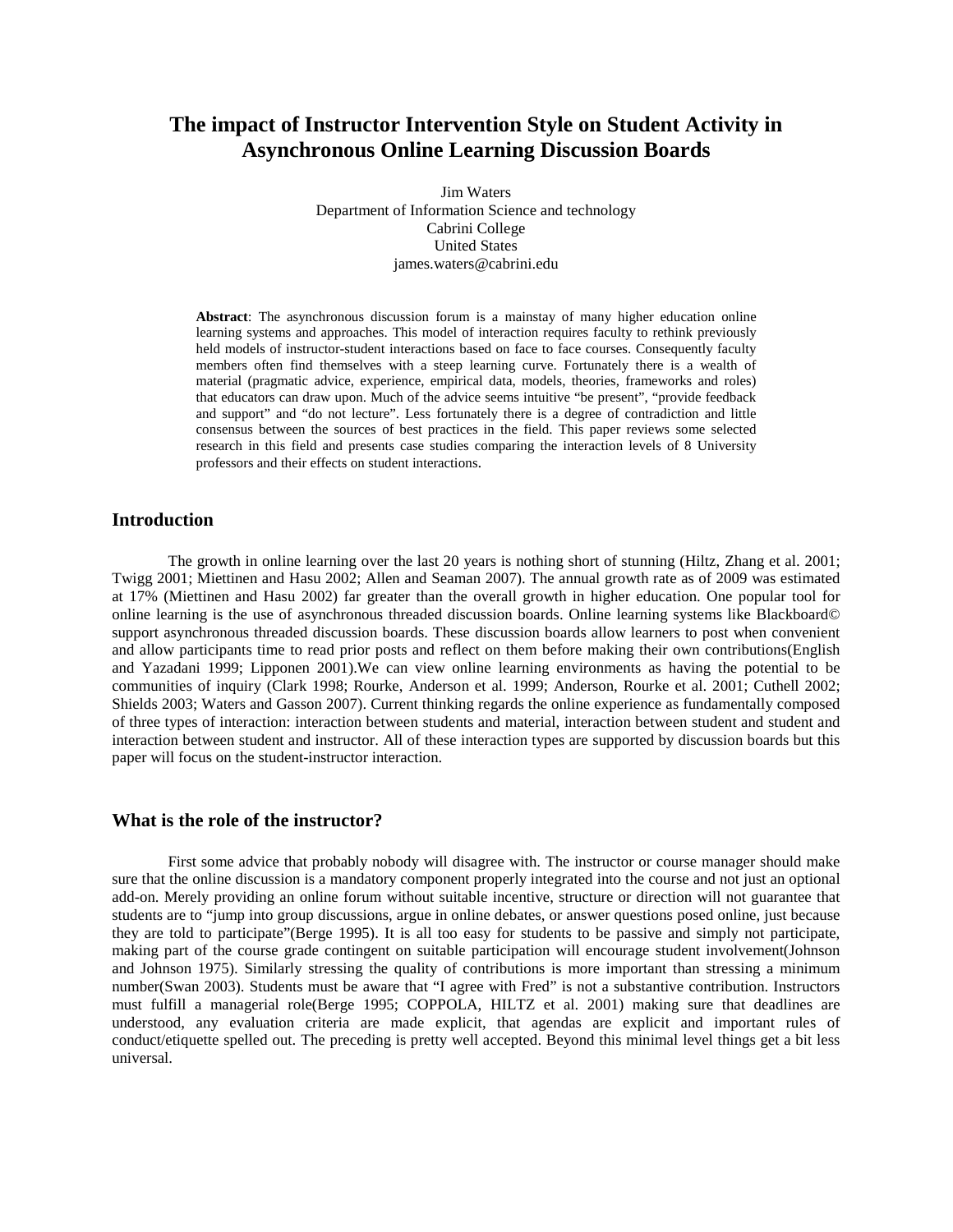#### **The Instructor as a font of knowledge**

Swan[\(Swan 2003\)](#page-9-6) suggests that instructors should be more knowledgeable than students otherwise they would not be able to design stimulating instruction or motivate student participation. Anderson et al[\(Anderson,](#page-7-1)  [Rourke et al. 2001\)](#page-7-1) define teaching presence as having three components; instructional design and organization, facilitating discourse and direct instruction. Direct instruction here positions learners as "cognitive apprentices"[\(Collins, S et al. 1991\)](#page-8-7). The more skilled instructor can assist learners who are in the "zone of proximal development"[\(Vygotsky Translated 1978\)](#page-9-7) but must do this from a position of superior knowledge. They consider the less direct "guide on the side"[\(Collison, Elbaum et al. 2000\)](#page-8-8) mode to miss an important element:

> *this type of laissez faire approach misinterprets a fundamental element of peer collaboration models. A key feature of such social cognition models is the adult, the expert or the more skilled peer who scaffolds a novice's learning. The role of the teacher, in any context, involves direct instruction that makes use of the subject matter and pedagogical expertise of the teacher.*

Arbaugh and Hwang[\(Arbaugh and Hwang 2006\)](#page-7-2) add that superior expertise is needed to resurrect discussions that have stalled. Salmon[\(Salmon 2000\)](#page-9-8) while acknowledging the role of content expertise:

> *"(Instructors must be) confident in having knowledge and experience to share, and willing and able to add own contributions, able to encourage sound contributions from others (and) able to trigger debates by posing intriguing questions"*

suggests that this expertise need not extend beyond a qualification in the same domain and at the same level being taught.

## **The Instructor as a facilitator**

Heuer and King[\(Heuer and King 2004\)](#page-8-9) suggest that as facilitator, the instructor performs two roles, that of guide and learner and that they need to "operate democratically" to ensure that all participants are allowed to express their opinions fully. Waters[\(Waters 2012\)](#page-9-9) suggests however that not all contributions are equally valuable to discussions and that contributions by "thought-leaders" should be subtly encouraged. Blignaut and Nagel[\(Blignaut](#page-8-10)  [and Nagel 2009\)](#page-8-10) note that how instructors see themselves can contribute to a sense of disconnection from other learners, they lament that "many online facilitators do not budge from their positivist stance and wish to remain kingpin in their courses" .Lu and Jeng[\(Lu and Jeng 2007\)](#page-9-10) found that instructors who operated both as coparticipants and facilitators inspired more messages and greater levels of new knowledge construction compared to instructors being more outside the discussion, student perceptions of their learning under the two models however were not notably different. Beaudin[\(Beaudin 1999\)](#page-8-11) notes the importance of managing discussions to ensure they stay "on topic" by use of good design, guidelines, periodic summaries and reframing questions on the fly when discussions divert from the main topic. Berge[\(Berge 1995\)](#page-8-12) defines the facilitator as operating in 4 separate roles: Pedagogical, Social, Managerial and Technical. In the pedagogical role the facilitator needs to encourage participation, maintain a non-authoritarian style, be objective and actively ask for contributions. In the Social role facilitators need to praise and model required behavior, uphold etiquette and attempt to draw lurkers into the discussion. The above section implies that instructors as facilitators should be fairly active within online discussion boards, as may be expected both the optimal frequency of interventions and the nature of interventions for encouraging rich discussion are open to debate

## **How** *visible* **should instructors be in online discussion?**

Sher[\(Sher 2009\)](#page-9-11) found that students' level of perceived learning was directly related to the extent to which they perceived facilitators to be supportive, interactive and providers of suitable feedback. More perceived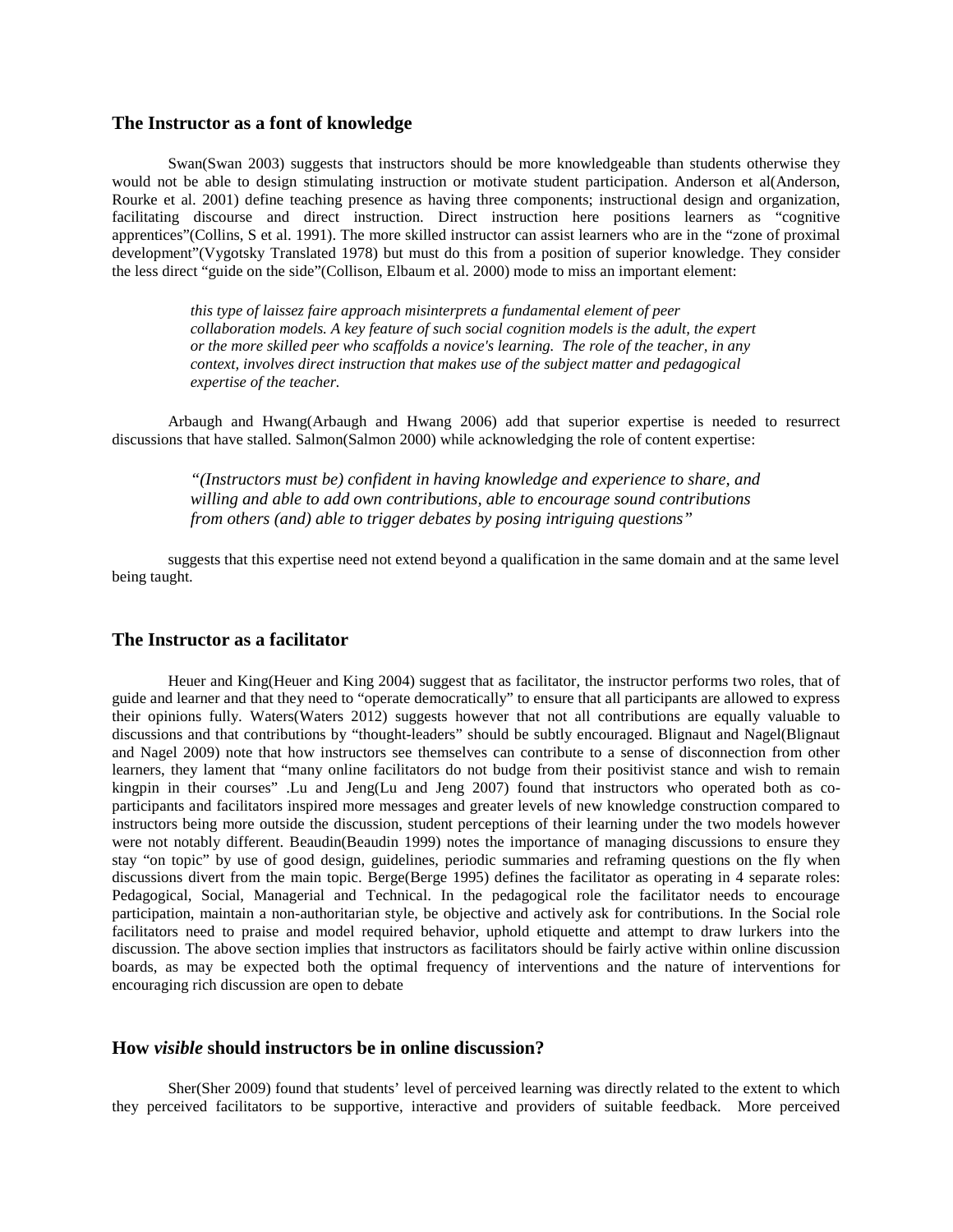facilitator intervention also led to more satisfaction with courses. Swan[\(SWAN 2002\)](#page-9-12) discusses the importance of instructor immediacy (psychological distance between communicators) and that despite forums having no physical presence instructors could project their personalities by verbal means alone. Swan found that there was a strong correlation between perceived levels of instructor-student interaction and both perceived learning and satisfaction. Arend[\(Arend 2009 \)](#page-7-3) paradoxically found that students reported higher levels of critical thinking learning strategies when the instructor responded less often.:

> *In fact, in one course from the higher critical thinking use group, the instructor did not post at all in one of the units and the discussion was observed to be just as long and contain the same apparent quality of responses as the other units where the instructor was more active.*

Jonassen et al[\(Jonassen, Davidson et al. 1995\)](#page-8-13) suggest that a social-constructivist model where students use each other as co-learners requires much less instructor-student interaction, they put this at between 10 – 15% of message volume compared with 80% of verbal material being presented by instructors in face to face classes. Mazzolini and Maddison[\(Mazzolini and Maddison 2007\)](#page-9-13) in a large scale study of 400 discussion forums and 500 survey responses found that "the percentage of instructor postings within a forum showed a significant negative correlation with the length of discussion thread" and that the more threads that the instructor started the shorter the threads would be and the lower the student posting rate was. Bedi[\(Bedi 2008\)](#page-8-14) suggest that high level of faculty postings are important for high student satisfaction but does not attach a number to this instead suggesting that the level should be sufficient to provide regular feedback and incite critical thinking. Berge[\(Berge 1995\)](#page-8-12) advises instructors to be responsive and explicitly recommends a response to every contribution either individually or in summary messages. Baker[\(Baker 2010\)](#page-7-4) explores the effect of immediacy (ibid) and presence. Presence relates to social presence theory and is "the feeling that the group members communicate with people instead of impersonal objects" When instructors were felt to be more visible students self-reported higher levels of affective learning, cognition and motivation. The same effect was not found for immediacy.

#### **What kinds of interventions should instructors make in online discussions?**

We might first ask what kind of interventions can instructors make? At a broad level there are some common themes that emerge. Berge[\(Berge 1995\)](#page-8-12) refers to pedagogical, social, managerial and technical. Hootstein[\(Hootstein 2002\)](#page-8-15) suggest that the instructor "wears four pairs of shoes --acting as instructor, social director, program manager, and technical assistant". Garrison et al[\(Garrison, Anderson et al. 2000\)](#page-8-16) talk about teaching, social and cognitive. Jung[\(Jung, Choi et al. 2002\)](#page-9-14) narrows the key themes to Academic and Social while Coppola[\(COPPOLA, HILTZ et al. 2001\)](#page-8-6) cites cognitive, affective and managerial. Blignaut[\(Blignaut and Trollip](#page-8-17)  [2003\)](#page-8-17) specifies administrative and affective but draws finer distinctions between the pedagogical elements defining corrective, informative, Socratic as separate classifications.

Sher[\(Sher 2009\)](#page-9-11) considers that students most value instructor postings that consist of feedback, encouragement, "interaction as an individual", and course progress. Collison[\(Collison, Elbaum et al. 2000\)](#page-8-8) suggests a "guide on the side" moderation strategy where instructors behave with humility, exercise restraint and avoid projecting their opinions into discourse. Arend[\(Arend 2009 \)](#page-7-3) also supports a neutrality of tone when responding to students and stresses the importance of more explicit instructions as to how to participate in discussions. Blignaut and Nagel[\(Blignaut and Nagel 2009\)](#page-8-10) suggest that under a constructivist model we expect students to be active in a peer teaching role and used an instructor masquerading as a student "Virtual Jane" to guide students. Jung[\(Jung,](#page-9-14)  [Choi et al. 2002\)](#page-9-14) found that Social interactions between students and instructors were more effective in producing higher levels of self-reported learning than collaborative work between students. Garrison and Cleveland-Innes[\(Garrison and Cleveland-Innes 2005\)](#page-8-18) whilst agreeing that social presence was important for setting up the conditions necessary for critical discourse found that beyond a "socializing" introductory week it was more effective to have instructors engaged in "focused critical discourse". Sherry et al[\(Sherry, Billig et al. 2001\)](#page-9-15) warn that critique needs to be tempered with praise. Lim[\(Lim 2004\)](#page-9-16) considers it important that instructors answer queries are active in participation and pose conflicting views to elicit more thinking. Bedi[\(Bedi 2008\)](#page-8-14) discusses the impact of the length and frequency of instructor interventions. Bedi suggests that instructors should use short messages frequently to provider continual feedback (informative and corrective postings) but use longer (profoundly insightful) messages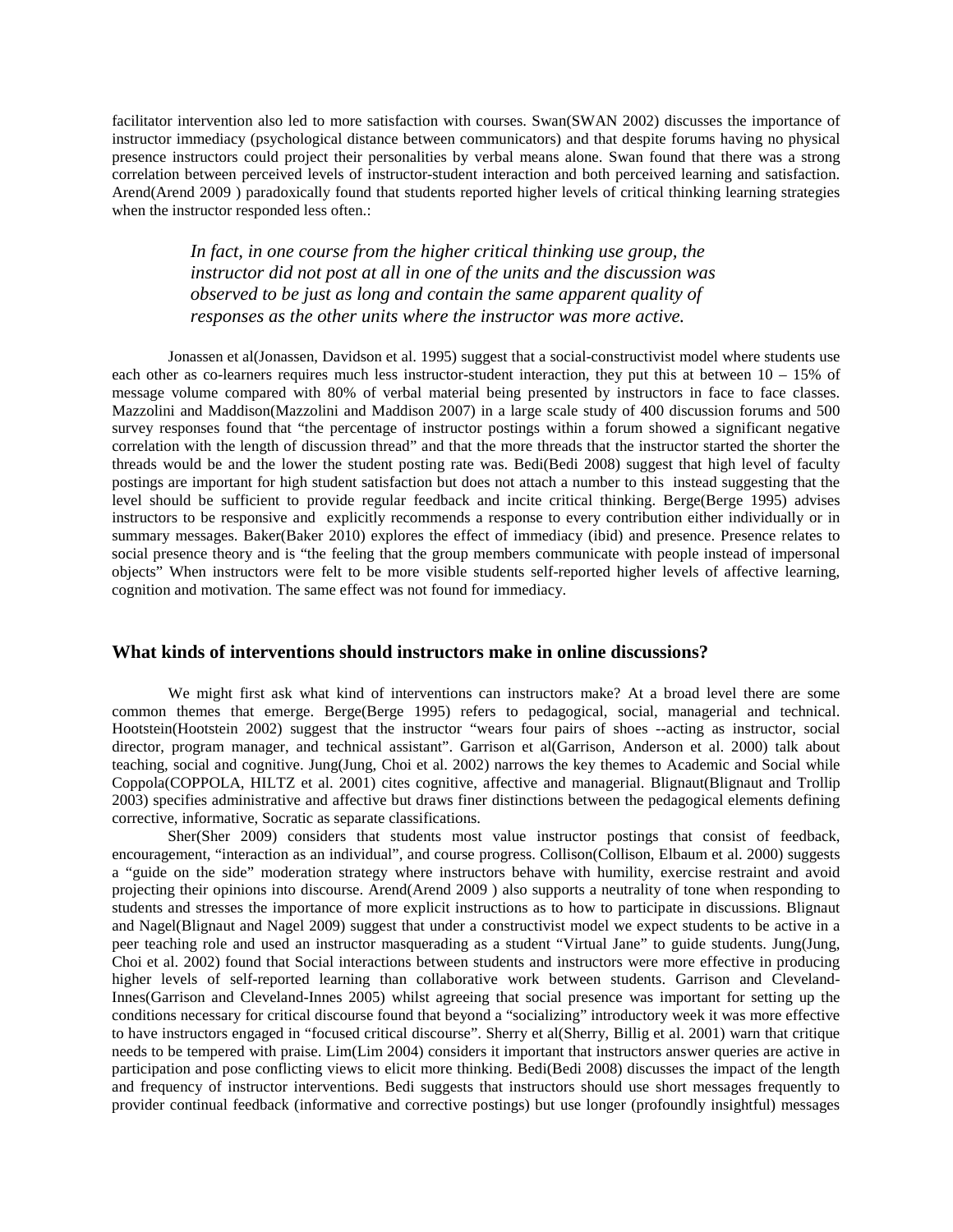less frequently to provide direct instruction. Where student participation is low Bedi recommends Socratic postings to draw out discussion. Anderson et al[\(Anderson, Rourke et al. 2001\)](#page-7-1) identify six categories of activity important for facilitating discourse: Identifying areas of agreement/disagreement, seeking to reach consensus/understanding, encouraging, acknowledging, or reinforcing student contributions, setting climate for learning, drawing in participants, prompting discussion, assessing the efficacy of the process. Finally Xie and Bradshaw[\(Xie and](#page-9-17)  [Bradshaw 2008\)](#page-9-17) encourage the use of "question prompts" as a scaffolding mechanism. The found that students who received question prompts did much better when solving complex/badly structured problems than students working collaboratively with peers but without question prompts.

## **The case study: A tale of 8 professors**

The subjects were students taking 12 completely online (10 week) graduate IS/LIS courses at a North American University in winter 2008. A total of 282 students took part in the 12 classes, 60% were female and 40% were male. The 12 classes consisted of five sections of Information Systems classes (IS-1A, IS-1B, IS-2, IS-3, IS-4) five sections of Library Science classes (LIS-1A, LIS-1B,LIS-2A, LIS-2B, LIS-2C), and two section of a class that merged Information Systems and Library Science material (COM-1A, COM-1B). A, B and C identifies sections taught by different instructors to the same syllabus. Courses we chosen on the basis of the possibility of producing lively debate and covered a wide range of material basic and advanced, theoretical, pragmatic, social and ethical. Courses chosen were run by 8 instructors who strongly felt that online discussion boards were a powerful tool for online learning and who were committed to using discussion boards for learning. In the last week of the course students were asked to complete a short questionnaire. This questionnaire asked students about their experience of the course (learning and satisfaction).

# **The effect of instructor posting frequency on student posting frequency**

Table 1 shows the number of instructor posts and student posts for each course and the ratio of student posts to instructor posts. There was a large variation in both the volume of posts and the posting. Overall the correlation between instructor posts and student posts was 0.697 but the both table 1 and fig and fig 1 show that the relationship is not linear with instructor 1 being over three times more interactive than any other instructor and instructor 2 being effectively invisible.

|                                                                  | Instructor | Student | Instructor    |       |
|------------------------------------------------------------------|------------|---------|---------------|-------|
|                                                                  | Posts      | Posts   | Instructor    | Ratio |
| $IS-1B$                                                          | 32         | 1426    | INST-2        | 44.56 |
| $COM-1B$                                                         | 46         | 788     | <b>INST-4</b> | 17.13 |
| $IS-2$                                                           | 51         | 305     | <b>INST-8</b> | 5.98  |
| $IS-3$                                                           | 68         | 429     | <b>INST-8</b> | 6.31  |
| $LIS-2C$                                                         | 91         | 618     | <b>INST-6</b> | 6.79  |
| $IS-4$                                                           | 99         | 605     | <b>INST-8</b> | 6.11  |
| $LIS-2B$                                                         | 130        | 1071    | <b>INST-3</b> | 8.24  |
| $LIS-1B$                                                         | 132        | 897     | <b>INST-4</b> | 6.80  |
| $COM-1A$                                                         | 134        | 670     | <b>INST-7</b> | 5.00  |
| $LIS-1A$                                                         | 172        | 520     | <b>INST-3</b> | 3.02  |
| $LIS-2A$                                                         | 225        | 1721    | <b>INST-5</b> | 7.65  |
| $IS-1A$                                                          | 735        | 2010    | <b>INST-1</b> | 2.73  |
| Correlation between instructor posts and student posts $= 0.697$ |            |         |               |       |

**Table 1**: Instructor posts and Student Posts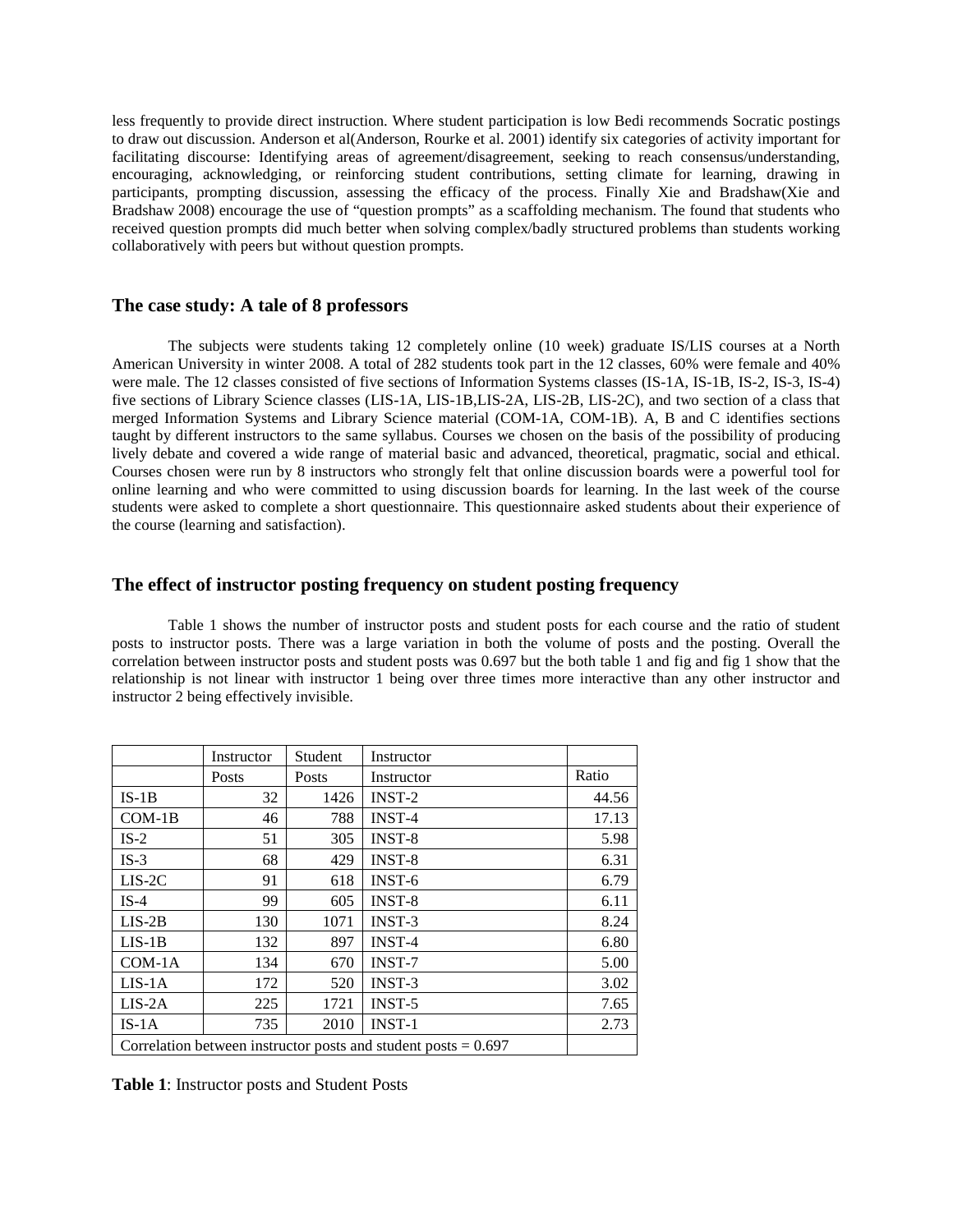

**Figure 1**: Instructor posts and Student Posts

# **Instructor posts and student satisfaction**

In the last week of each course a short anonymous questionnaire was administered to each student. There were 4 key questions relating to "expectations being met", "overall satisfaction with course", "the value of the discussion board" and "the contribution of the discussion board to greater understanding of the topic". Questions used a 5 point Likert scale ranging from Strongly Agree (4) to Strongly Disagree (0).

|                             | Instructor | Student | Expectations | Overall      | Value of | DB contribution to |
|-----------------------------|------------|---------|--------------|--------------|----------|--------------------|
|                             | Posts      | Posts   | Met          | Satisfaction | DB       | Understanding      |
| <b>Instructor Posts</b>     |            | 0.697   | $-0.020$     | 0.206        | 0.278    | 0.365              |
| <b>Student Posts</b>        |            |         | 0.138        | 0.249        | 0.507    | 0.445              |
| <b>Expectations Met</b>     |            |         |              | 0.940        | $-0.017$ | $-0.009$           |
| <b>Overall Satisfaction</b> |            |         |              |              | 0.126    | 0.063              |
| Value of DB                 |            |         |              |              |          | 0.853              |

**Table 2**: Correlations between posting frequency and student satisfaction

The frequency of instructor posts is not highly correlated with measures of student satisfaction. The highest correlation was 0.365 between instructor posts and contribution of discussion board to understanding. However the level of student posting is moderately highly correlated with perceptions of the value of the discussion board (0.507) and the contribution of the discussion board to understanding (0.445). No meaningful correlations were found between the ratio of instructor/student posts and any measures of student satisfaction from which we may tentatively infer than instructor responsiveness is not related to satisfaction

## **The effect of the number of questions set on student posting frequency**

Overall the more questions set by the instructor in the discussion boards over the 10 week period the more student posts would be generated, the correlation being 0.725. The correlation between the number of questions asked and the number of student posts per question was an insignificant 0.06. However the highest levels of student responses were for questions which were tightly related to the course material, relatively open-ended but avoided having too many clauses, the least inspiring question: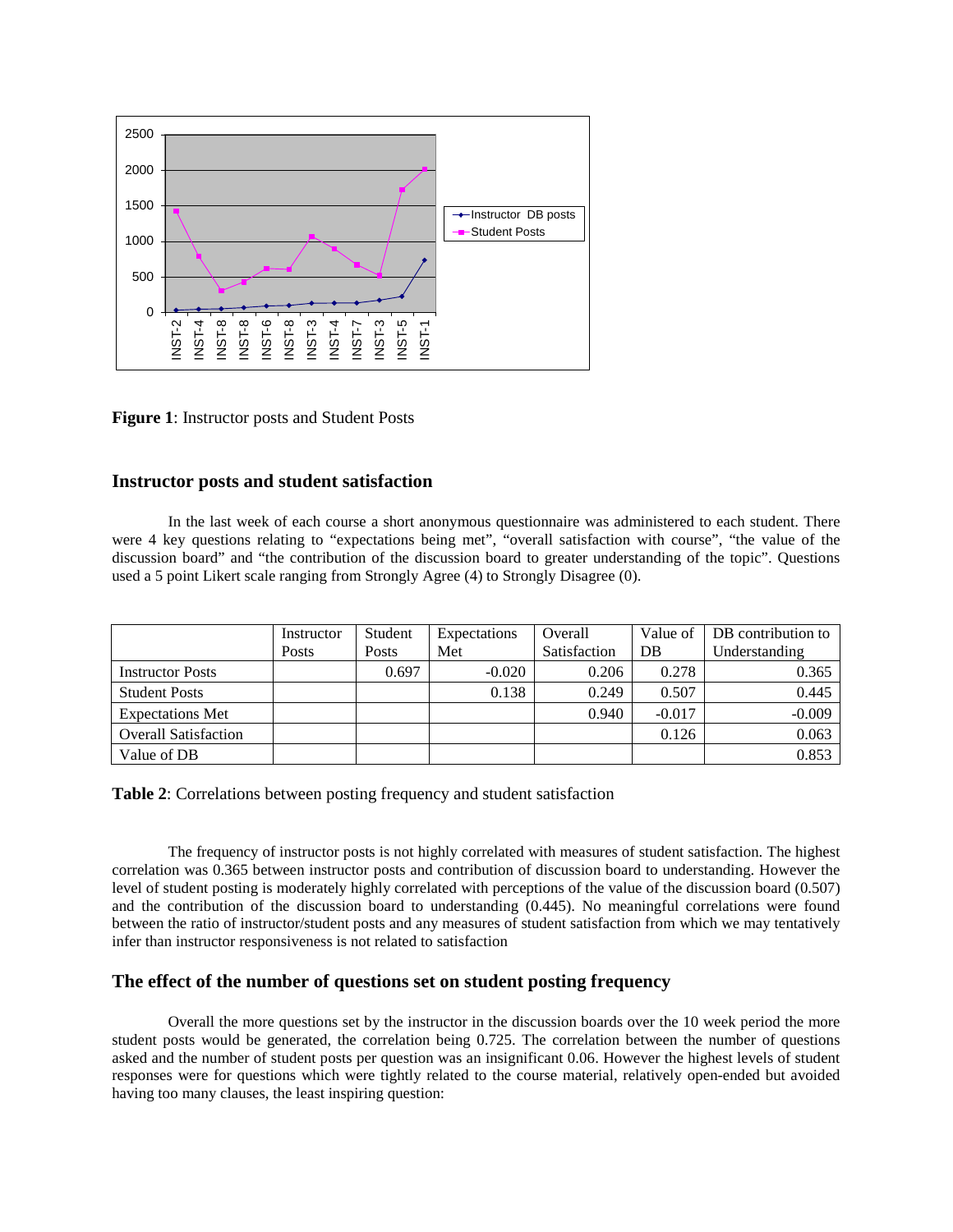*I would like to examine policies to engender customer trust. For example how do we set policies that affect how an ICT-mediated information service, such as a website, is managed to engender trust (in the information content and/or in the service provider)? I would like to consider the following questions: 1. How might we create a workable trust policy? What things would we want to communicate or do? There is a really great discussion of some trust policy factors in Table 4, at http://www.health.gov/communication/healthypeople/obj1104/methodology4.htm Which ones do you think are the most important and why? 2. What are the problems of implementing these elements of a trust policy? Just defining a policy does not make it happen (think of codes of ethics, for example). The report linked to above (at health.gov) raises some issues. Does anyone have any more? 3. Has anyone experienced trying to implement any of these policy factors? What would you conclude?*

gave students too much material to consider and led to a flat discussion where students typically answered one or two subparts but did not respond to peer posts to any great extent. The same was true for questions in course COM-1A which were generally very long and inspired the lowest average number of responses each.

#### **A tale of two professors**

Since there were two sections of course IS-1 working to the same syllabus and hosted by instructors with very different interaction strategies, it seemed like a good opportunity to investigate the impact of the differences in instructor approach. The instructors for both sections were experienced instructors who were former industry professionals of similar ages, backgrounds and experiences. The instructor for section IS-1A took a minimalist approach to intervention and in the 10 weeks posted 32 messages (2.25% of the total messages) of which half were in a "Ask the professor" help forum but typically did not intervene in the question-based discussions, nor did this professor take part in the week 1 introductions. This professor had little "social" contact with the students, did not project their personality into discussions and was highly task-focused. The instructor for section IS-1B by contrast was very hands-on and posted 735 messages representing 25% of all messages in the discussion board. This professor was highly interactive being active in all question-based discussions and very "social" in the student week 1 introductions where they posted much revealing information about their hobbies and interests including weather, music, Disneyworld, cooking, children, Dickens, vintage cars, pets, gardening, insects, Star Wars, birds, Nintendo, Scrabble, foreign films, beer and so on. This "social" aspect did not extend into their formal discussion participation which was very much on-topic.

| Students             | Discussion   | Posts            | Topic Threads   | Posts/             |
|----------------------|--------------|------------------|-----------------|--------------------|
|                      | Board Visits |                  |                 | Thread             |
| 23                   | 24095        | 2745             | 67              | 40.9               |
| <b>Student Posts</b> | Student      | Formal           | Student Posts/  | Average Thread     |
|                      | Posts/Thread | <b>Ouestions</b> | <b>Ouestion</b> | Depth per question |
| 1648                 | 24.7         | 30               | 67              | 8.6                |

**Table 3:** Basic statistics for discussion board participation for section IS-1A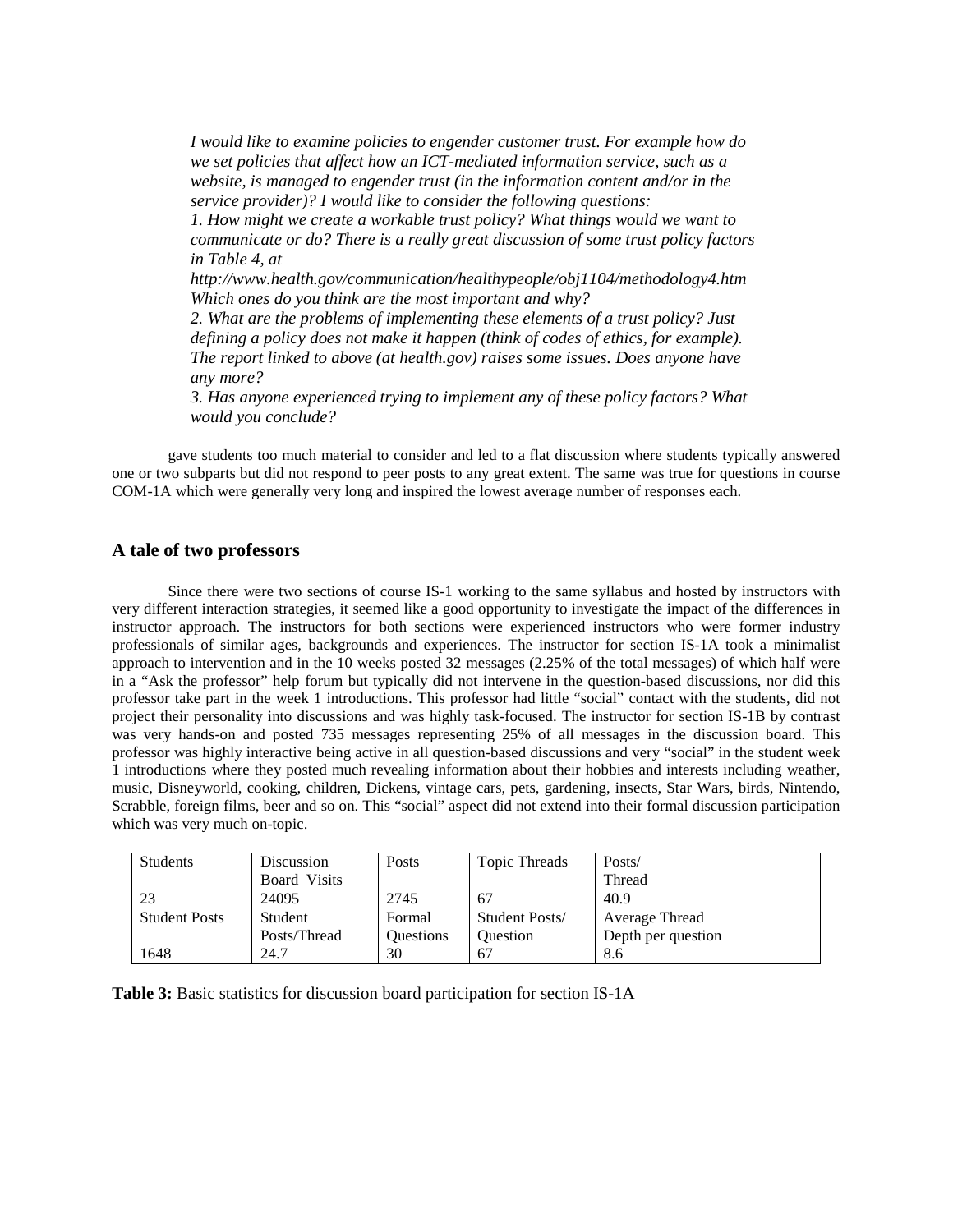| Students             | Discussion     | Posts            | Topic Threads   | Posts/             |
|----------------------|----------------|------------------|-----------------|--------------------|
|                      | Board Visits   |                  |                 | Thread             |
| 24                   | 13079          | 1458             | 352             |                    |
| <b>Student Posts</b> | Student Posts/ | Formal           | Student Posts/  | Average Thread     |
|                      | Thread         | <b>Ouestions</b> | <b>Ouestion</b> | Depth per question |
| 1334                 | 3.79           | 14               | 95.3            |                    |

**Table 4:** Basic statistics for discussion board participation for section IS-1B

The above two tables seem to suggest that there is significantly more overall activity in the section hosted by the more interactive professor, though each formal question gets more attention in section IS-1A. To investigate this further we chose six discussion board questions that were the same in both sections and analyzed the activity for these.

| Question                          | IS-1B (intervention) | IS-1A (no intervention) |
|-----------------------------------|----------------------|-------------------------|
| Systems Analyst as problem solver | 69                   | 74                      |
| Agile methods                     | 96                   | 97                      |
| Project design                    | 150                  | 97                      |
| <b>Requirements Analysis</b>      | 96                   | 83                      |
| <b>Fact Finding</b>               | 85                   | 90                      |
| Data Modeling Practice            | 182                  | 180                     |
| Average                           | 12                   | 103                     |

**Table 5**: Comparison of messages posted for sections IS-IA and IS-1B

Table 5 does not seem to show much difference in activity between the two sections. To dig a bit deeper we chose 3 of the questions at random to look at in more detail. Table 6 illustrates the number and types of messages posted by students in the two sections.

| Agile methods                     | IS-1B (intervention) | IS-1A (no intervention) |
|-----------------------------------|----------------------|-------------------------|
| <b>Total Messages</b>             | 96                   | 97                      |
| Instructor - student messages     | 16(17%)              | $\Omega$                |
| Student-instructor messages       | 52                   | 24                      |
| Student-student messages          | 28                   | 73                      |
| Systems Analyst as Problem solver | IS-1B (intervention) | IS-1A (no intervention) |
| <b>Total Messages</b>             | 69                   | 74                      |
| Instructor - student messages     | 17(24%)              | $\overline{0}$          |
| Student-instructor messages       | 25                   | 25                      |
| Student-student messages          | 27                   | 52                      |
| Project design                    | IS-1B (intervention) | IS-1A (no intervention) |
| <b>Total Messages</b>             | 150                  | 97                      |
| Instructor – student messages     | 44(30%)              | $\Omega$                |
| Student-instructor messages       | 53                   | 23                      |
| Student-student messages          | 53                   | 74                      |

**Table 6**: Message type comparison for sections IS-1A and IS-1B

Table 6 shows that for each question students in section IS-1B spent less effort communicating with their peers and more communicating directly with the instructor. It seems that in this case extensive instructor interaction detracts from peer to peer interaction. Finally, we examined the individual messages posted by students for each of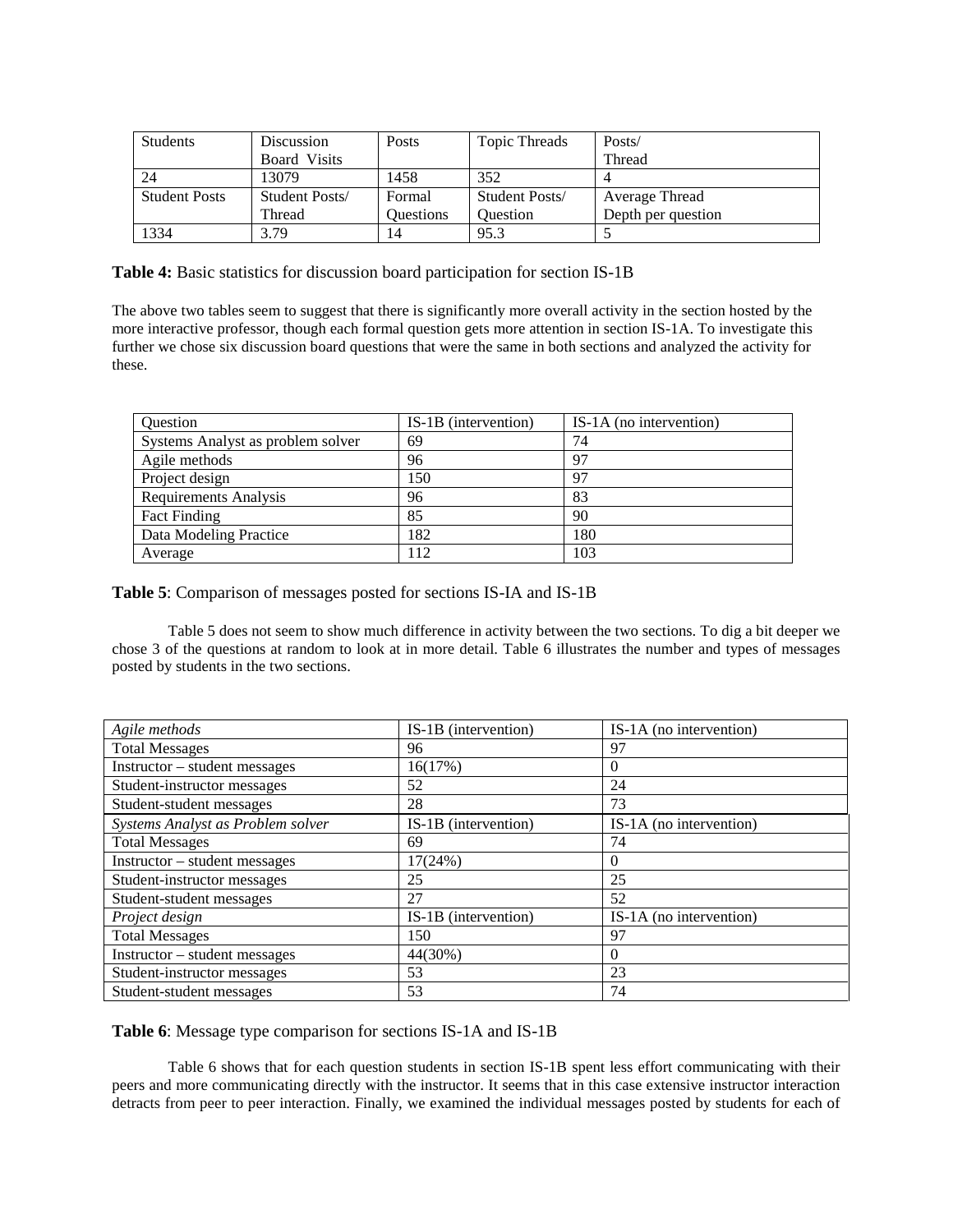these questions. As a crude first step measure we took the length of each message as a proxy for the quality of the message. Table 7 shows the length of messages for the same questions discussion in the two sections.

|                               | IS-1B (intervention) | IS-1A (no intervention) |
|-------------------------------|----------------------|-------------------------|
| Agile methods (Words)         | 8823                 | 21203                   |
| Agile methods (Messages)      | 80                   | 97                      |
| SA problem solver (Words)     | 5220                 | 15714                   |
| SA problem solver (messages)  | 52                   | 74                      |
| Project design (Words)        | 12227                | 20211                   |
| Project Design (Messages)     | 106                  | 97                      |
| Tot messages                  | 238                  | 268                     |
| Tot words                     | 26270                | 57128                   |
| Average words/student message | 110.38               | 213.16                  |

**Table 7**: The effect of intervention on message length

The table above shows that messages posted by students in the "no intervention" condition were significantly longer than messages posted by students where there was significant instructor intervention. The different approaches however did not seem to alter student perceptions. There was no significant difference between student satisfaction, perceived value, understanding or level to which expectations were met in the different sections. Student grades for discussion board participation were comparable for the two courses. Two anecdotal differences did emerge, students in section IS-1B showed more satisfaction with the course (and with the instructor) in the week 10 wrap-up, but students in section IS-1A were more openly positive about the contributions made by their peers.

## **Conclusions**

The case study suggests that online discussions can be equally successful with wildly varying levels of faculty interaction, that it is not crucial for instructors to intervene at all opportunities. In fact there may be a downside to excessive faculty intervention in that it takes the focus away from the peer interactions and makes the instructor the center of the social network for a discussion. Students may feel obliged to respond to instructor interventions in preference to answering peer posts; their peers after all do not normally grade their contributions. This works against the social-constructivist model of collaborative learning and reifies the instructor as a didactic figure or purveyor of expertise. Overall frequency of instructor posts does not seem to impact students' satisfaction but the level of student participation in discussion boards does positively impact perceived value of the discussions.

# **References**

<span id="page-7-0"></span>Allen, E. and J. Seaman (2007). Online Nation Five Years of Growth in Online Learning.

- <span id="page-7-1"></span>Anderson, T., L. Rourke, et al. (2001). "Assessing Teaching Presence in a Computer Conferencing Context." Journal of Asynchronous Learning Networks 5(2).
- <span id="page-7-2"></span>Arbaugh, J. B. and A. Hwang (2006). "Does "teaching presence" exist in online MBA courses?" The Internet and Higher Education 9(1): 9-21.
- <span id="page-7-3"></span>Arend, B. (2009 ). "Encouraging Critical Thinking in Online Threaded Discussions " The Journal of Educators Online  $6(1)$ .
- <span id="page-7-4"></span>Baker, C. (2010). "The Impact of Instructor Immediacy and Presence for Online Student Affective Learning, Cognition, and Motivation." The Journal of Educators Online 7(1).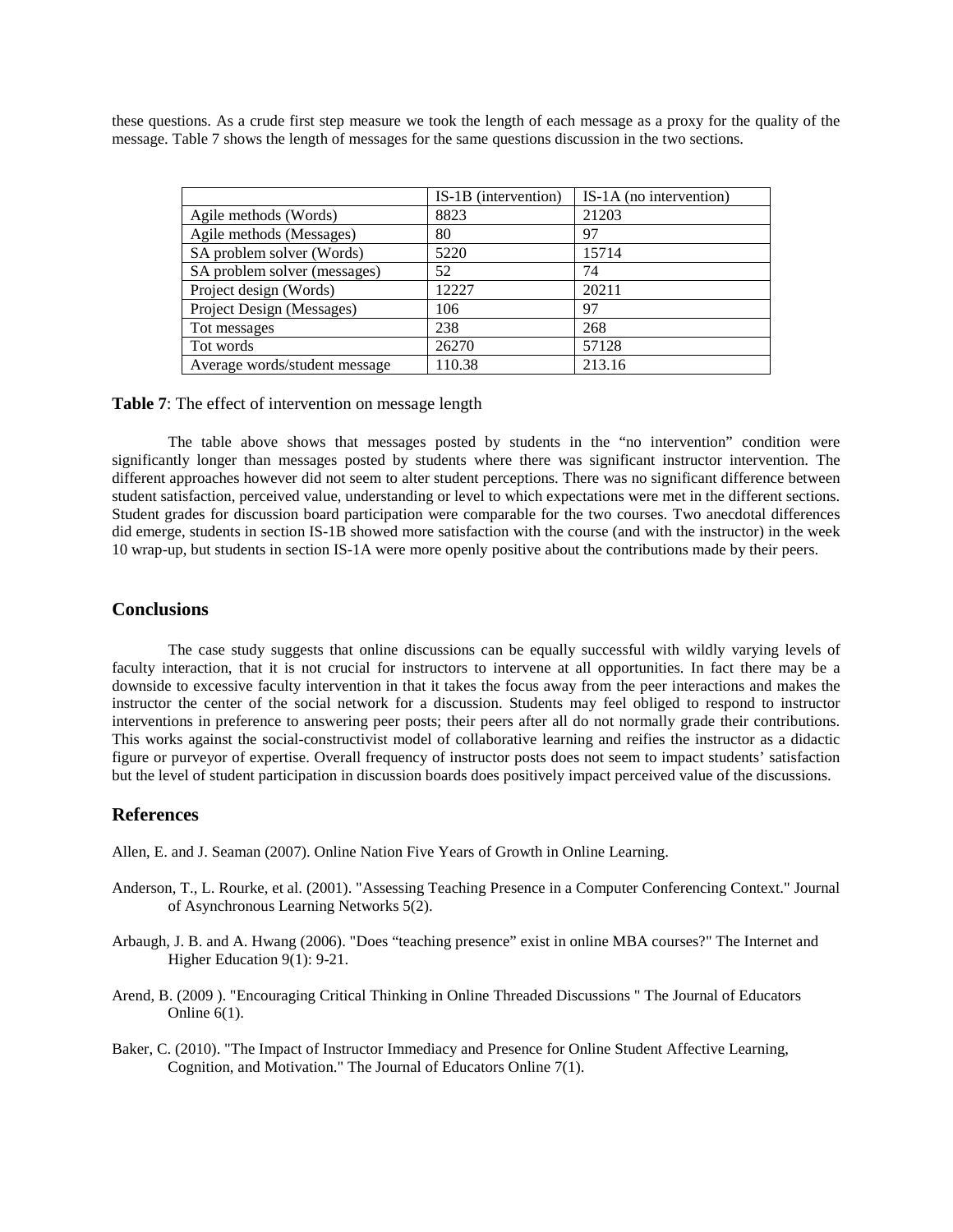- <span id="page-8-11"></span>Beaudin, B. P. (1999). "Keeping Online Asynchronous Discussions on Topic." Journal of Asynchronous Learning Networks 3(2).
- <span id="page-8-14"></span>Bedi, K. (2008). Best practices of faculty in facilitating online asynchronous discussions for higher student satisfaction, U21 Global.
- <span id="page-8-12"></span>Berge, Z. L. (1995). "Facilitating Computer Conferencing: Recommendations From the Field." Educational Technology & Society 35(1): 22-30.
- <span id="page-8-4"></span>Berge, Z. L. (1995). "Facilitating Computer Conferencing: Recommendations From the Field." Educational Technology. 35(1): 22 - 30.
- <span id="page-8-17"></span>Blignaut, A. S. and S. R. Trollip (2003). "Measuring faculty participation in asynchronous discussion forums." Journal of Education for Business 78(6): 347-353.
- <span id="page-8-10"></span>Blignaut, S. and L. Nagel (2009). "Cousins Virtual Jane and Virtual Joe, extraordinary virtual helpers." Computers & Education 53(1): 104-111.
- <span id="page-8-2"></span>Clark, C. J. (1998). Let Your Online Learning Community Grow: 3 Design Principles for Growing Successful Email Listservs and Online Forums in Educational Settings. Association for Computers and the Social Sciences (CSS) Annual Meeting.
- <span id="page-8-7"></span>Collins, A., B. J. S, et al. (1991). "Cognitive apprenticeship: Making things visible." American Educator 15(3): 38- 46.
- <span id="page-8-8"></span>Collison, G., B. Elbaum, et al. (2000). Facilitating online learning: Effective strategies for moderators. Madison, WI:.
- <span id="page-8-6"></span>COPPOLA, N. W., S. R. HILTZ, et al. (2001). Becoming a virtual professor: pedagogical roles and ALN. Hawaii International Conference on System Sciences (HICSS-34). Hawaii.
- <span id="page-8-3"></span>Cuthell, J. (2002). "MirandaNet: a learning community--a community of learners. ." Journal of Interactive Learning Research.: 167(120)
- <span id="page-8-1"></span>English, S. and T. Yazadani (1999). "Computer-supported cooperative learning in a Virtual University." Journal of Computer Assisted Learning 15: 2-13.
- <span id="page-8-16"></span>Garrison, D. R., T. Anderson, et al. (2000). "Critical inquiry in a text -based environment: Computer conferencing in higher education." The Internet and Higher Education 2(2): 1-9.
- <span id="page-8-18"></span>Garrison, R. and M. Cleveland-Innes (2005). "Facilitating Cognitive Presence in Online Learning: Interaction Is Not Enough." THE AMERICAN JOURNAL OF DISTANCE EDUCATION 19(3): 133-148.
- <span id="page-8-9"></span>Heuer, B. P. and K. P. King (2004). "Leading the Band: The Role of the Instructor in Online Learning for Educators." The Journal of Interactive Online Learning 3(1).
- <span id="page-8-0"></span>Hiltz, S. R., Y. Zhang, et al. (2001). Studies of Effectiveness of Learning Networks. Sloan ALN Workshop. Lake George,NY.
- <span id="page-8-15"></span>Hootstein, E. ( 2002). "Wearing Four Pairs of Shoes: The Roles of E-Learning Facilitators." Learning Circuits, ASTD Online Magazine.
- <span id="page-8-5"></span>Johnson, D. W. and R. T. Johnson (1975). Learning Together and Alone: Cooperation, Competition, and Individualization. Englewood Cliffs, NJ,, Prentice-Hall.
- <span id="page-8-13"></span>Jonassen, D., M. Davidson, et al. (1995). "Constructivism and computer-mediated communication in distance education." The American Journal of Distance Education 9(2): 7-25.